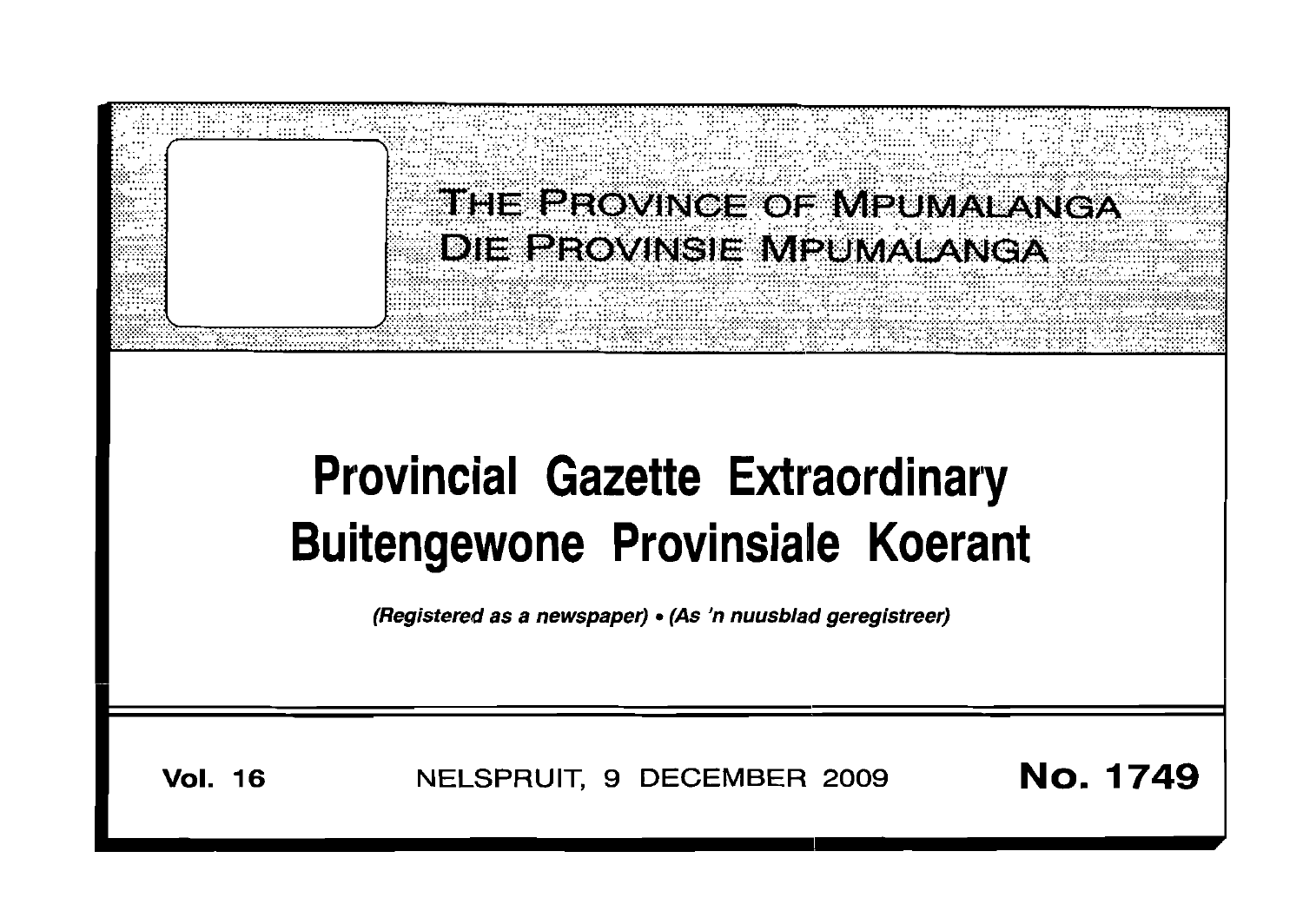## **IMPORTANT NOTICE**

**The Government Printing Works will not be held responsible for faxed documents not received due to errors on the fax machine or faxes received which are unclear or incomplete. Please be advised that an "OK" slip, received from a fax machine, will not be accepted as proof that documents were received by the GPW for printing. If documents are faxed to the GPW it will be the sender's responsibility to phone and confirm that the documents were received in good order.**

**Furthermore the Government Printing Works will also not be held responsible for cancellations and amendments which have not been done on original documents received from clients.**

# **CONTENTS • INHOUD**

| No. |                                                                                                                                                                                                                                   | No | Gazette<br>No. |  |
|-----|-----------------------------------------------------------------------------------------------------------------------------------------------------------------------------------------------------------------------------------|----|----------------|--|
|     | <b>PREMIER'S NOTICES</b>                                                                                                                                                                                                          |    |                |  |
|     | Remuneration of Public Office Bearers Act (20/1998): Remuneration and allowances of Members of the Executive<br>Council and Members of the Mpumalanga Provincial Legislature and the amendment of Premier's Notice No. 6,<br>2008 |    | 1749           |  |
|     | Mpumalanga Commission of Inquiry Act (11/1998): Extension of Commission of Inquiry: Scholar transport in<br>Mpumalanga                                                                                                            |    | 1749           |  |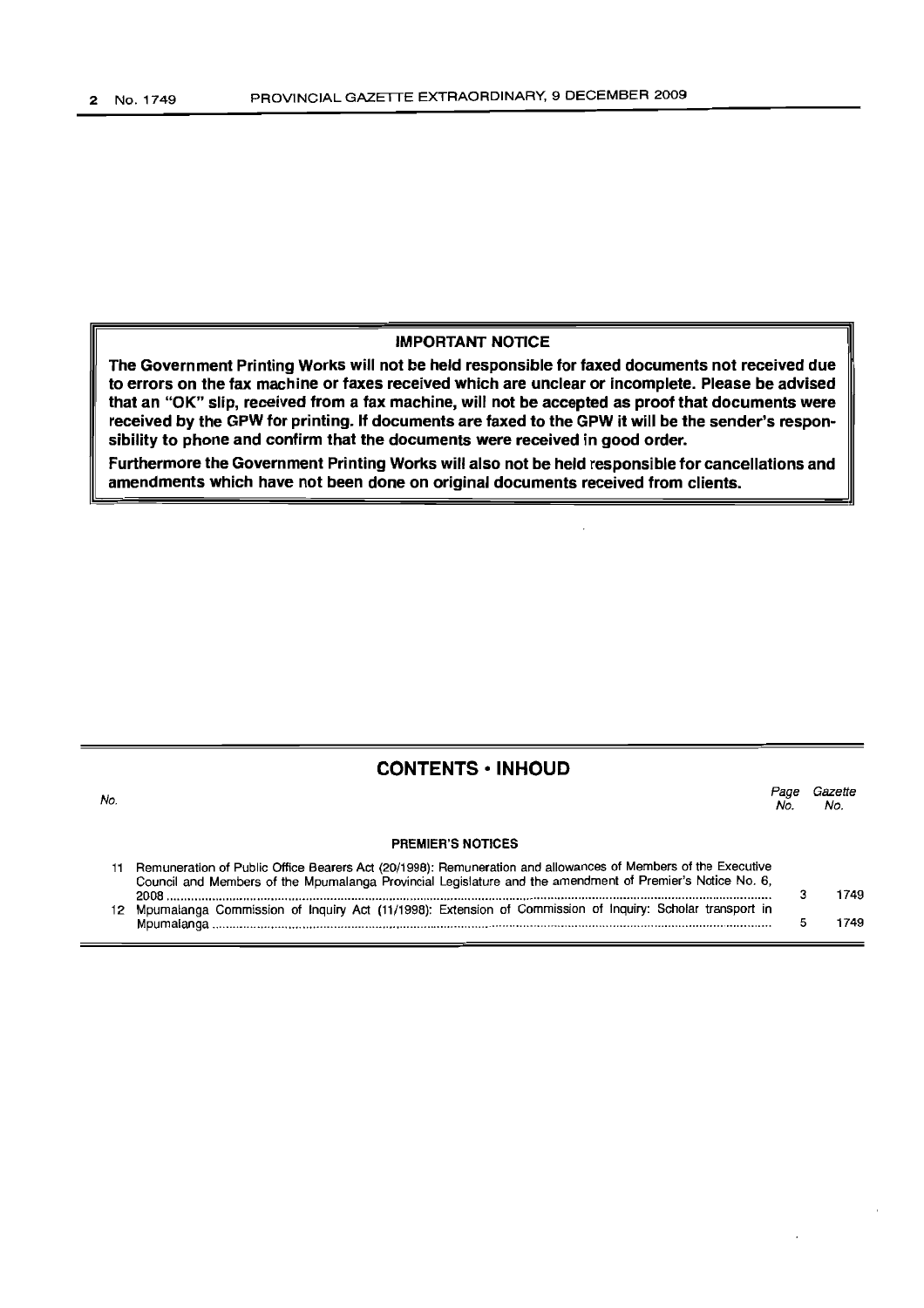# PREMIER'S NOTICES

### NOTICE BY THE PREMIER

### OF THE

#### MPlIMALANGA PROVINCE

No. 11

9 December 2009

### REMlINERATION AND ALLOWANCES OF MEMBERS OF THE EXECUTIVE COUNCIL AND MEMBERS OF THE MPUMALANGA PROVINCIAL LEGISLATURE AND THE AMENDMENT OF PREMIER'S NOTICE NO.6, 2008

- 1. In terms of section 6(3)(a) of the Remuneration of Public Office Bearers Act, 1998(Act No. 20 of 1998)(hereinafter referred to as "the *Ad."),* and having givendue regard to the upper limit of the salaries and allowances to be paid annually to Members of Executive Councils and Members of Provincial Legislatures as determined by the President in terms of section 6(1) of the Act, which determination was proclaimed in Proclamation No. 79, 2009 and published In Government Gazette No. 32739 dated 23 November 2009, I hereby determine that the annual remuneration and allowances for the Members of the Executive Council of the Mpumalanga Provincial Government and the various grades of the Members of the Mpumalanga Provincial Legislature specified in Columns 1 and 3 of Schedule 1, shall be as specified in Column 4 of Schedule 1, with effect from 1 April 2009, subject to section 6(2) to (7) of the Act.
- 2. The total remuneration packages shall include the following elements:
	- 2.1 A basic salary component equal to 60% of the total package, which constitutes the pensionable salary;
	- 2.2 An amount of R120 000.00 per annum, which is an amount to which section 8(1)(d) of the Income Tax Act, 1962 (Act No. 58 of 1962), applies. This amount is included in the basic salary component:
	- 2.3 An employer's pension fund contribution equal to 22.5% of the pensionable salary; and
	- 2.4 A flexible portion being the remaining amount of the total remuneration.
- 3. The remaining 32% of the recommended employer's pension benefit contribution will not form part of the total remuneration package. The State will be liable to pay the cash on an annual basis into the pension fund.
- 4. In terms of section 6(3)(a) of the Act, and having given due regard to the upper limit of the salaries and allowances to be paid annually to Members of Executive Councils and Members of Provincial Legislatures as determined by the President in tenns of section 6(1) of the Act, which further determination and amendment was proclaimed in Proclamation No. 80, 2009 and published In Government Gazette No. 32739 dated 23 November 2009, I hereby determine the amendment of Premier's Notice No.6, 2008 dated 12 November 2008, published in Provincial Gazette No. 1597 of 17 November 2008. This amendment is with effect from 1 April 2008, and pertains to the remuneration and allowances for the Chief Whip: Majority Party of the Mpumalanga Provincial Legislature and the Chairperson of a Committee of the Mpumalanga Provincial Legislature as set out in Schedule 2, subject to section 6(2) to (7) of the Act.
- 5. Premier's Notice No.6, 2008 dated 12 November 2008, published in Provincial Gazette No. 1597of 17 November 2008, is hereby repealed.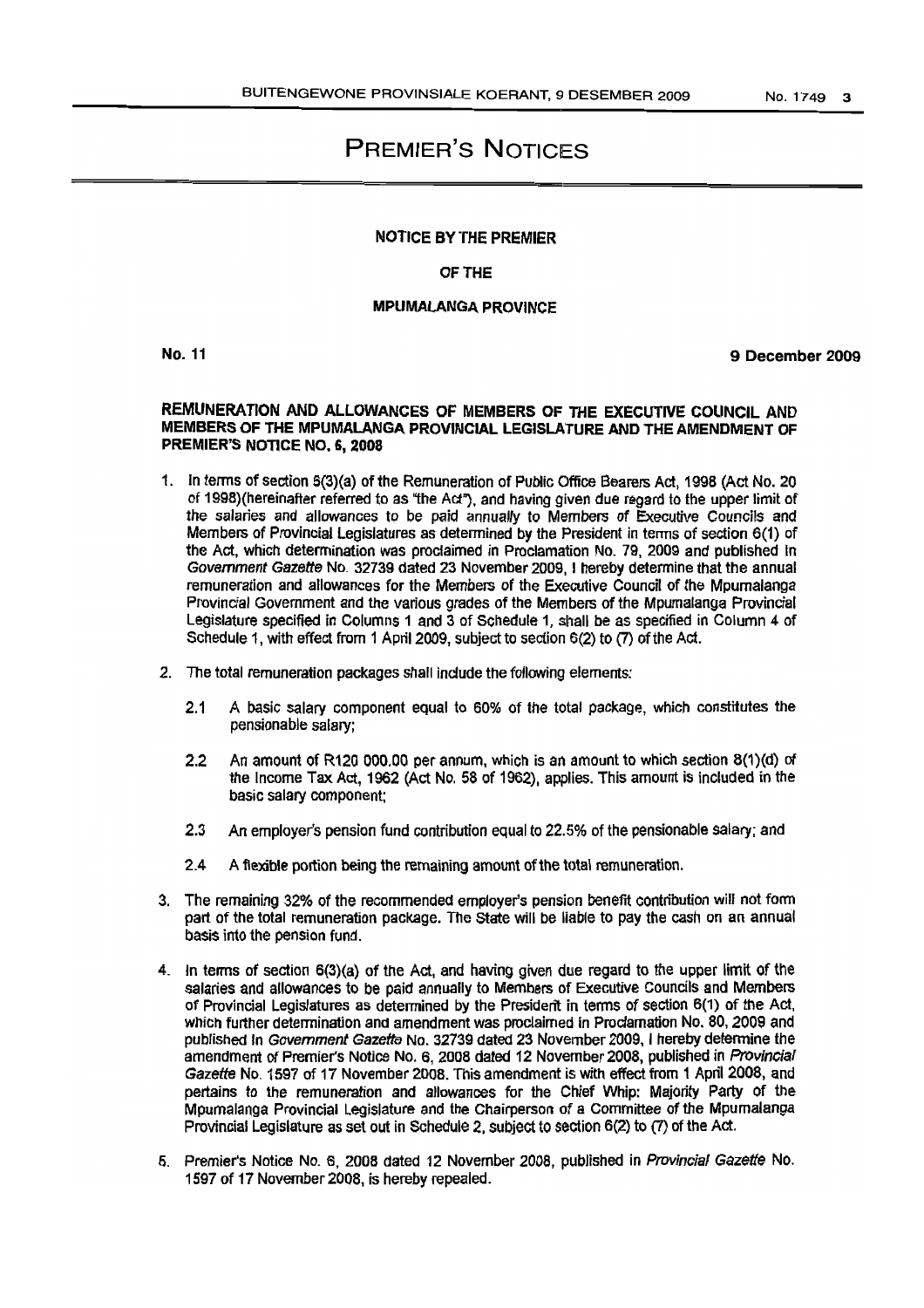Given under my Hand at NElSPRUIT thisthirtieth dayof November, Twothousand and Nine.

### MR. D.O. MABUZA PREMIER: MPUMALANGA PROVINCE

MS. Y.N.PHOSA MEMBER OF THE EXECUTIVE COUNCIL FOR FINANCE (Countersigned in terms ofsectlon 140(2) or the Constitution, 1996)

# SCHEDULE 1

# PROVINCIAL EXECUTIVE AND PROVINCIAL LEGISLATURE

| <b>COLUMN1</b> | <b>COLUMN 2</b>  | <b>COLUMN3</b>                               | <b>COLUMN 4</b>                                   |
|----------------|------------------|----------------------------------------------|---------------------------------------------------|
| <b>GRADE</b>   | <b>PAY LEVEL</b> | <b>POSITION</b>                              | <b>TOTAL REMUNERATION</b><br>AS FROM 1 APRIL 2009 |
| LB             | 1                | Member of the Executive<br>Council           | R1 420 489.00                                     |
|                |                  | Speaker                                      | R1 420 489,00                                     |
| LC             |                  | Deputy Speaker                               | R1 116 082,00                                     |
|                |                  | Chief Whip: Majority<br>Party                | R1 014 652,00                                     |
|                | $\overline{2}$   | Chairperson of<br>Committees                 | R913 223,00                                       |
|                |                  | Leader of Opposition                         | R913 223,00                                       |
|                |                  | Chairperson of a<br>Committee                | R913 223,00                                       |
|                | 3                | Deputy Chairperson of<br>Committees          | R859 182,00                                       |
|                |                  | Deputy Chief Whip:<br><b>Majority Party</b>  | R859 182,00                                       |
|                |                  | Chief Whip: Largest<br><b>Minority Party</b> | R859 182,00                                       |
|                |                  | Leader of a Minority Party                   | R859 182,00                                       |
| LD             |                  | Whip                                         | R764 641,00                                       |
|                | $\overline{2}$   | Member of the Provincial<br>Legislature      | R740 056,00                                       |

# SCHEDULE 2

# PROVINCIAL LEGISLATURE

| <b>COLUMN1</b> | <b>COLUMN 2</b>  | <b>COLUMN3</b>                | <b>COLUMN 4</b>                                   |
|----------------|------------------|-------------------------------|---------------------------------------------------|
| <b>GRADE</b>   | <b>PAY LEVEL</b> | <b>POSITION</b>               | <b>TOTAL REMUNERATION</b><br>AS FROM 1 APRIL 2008 |
| LC             | 2                | Chief Whip: Majority<br>Partv | R948 273,00                                       |
| LC             |                  | Chairperson of a<br>Committee | R853 479.00                                       |
| SLA7007M       |                  |                               |                                                   |